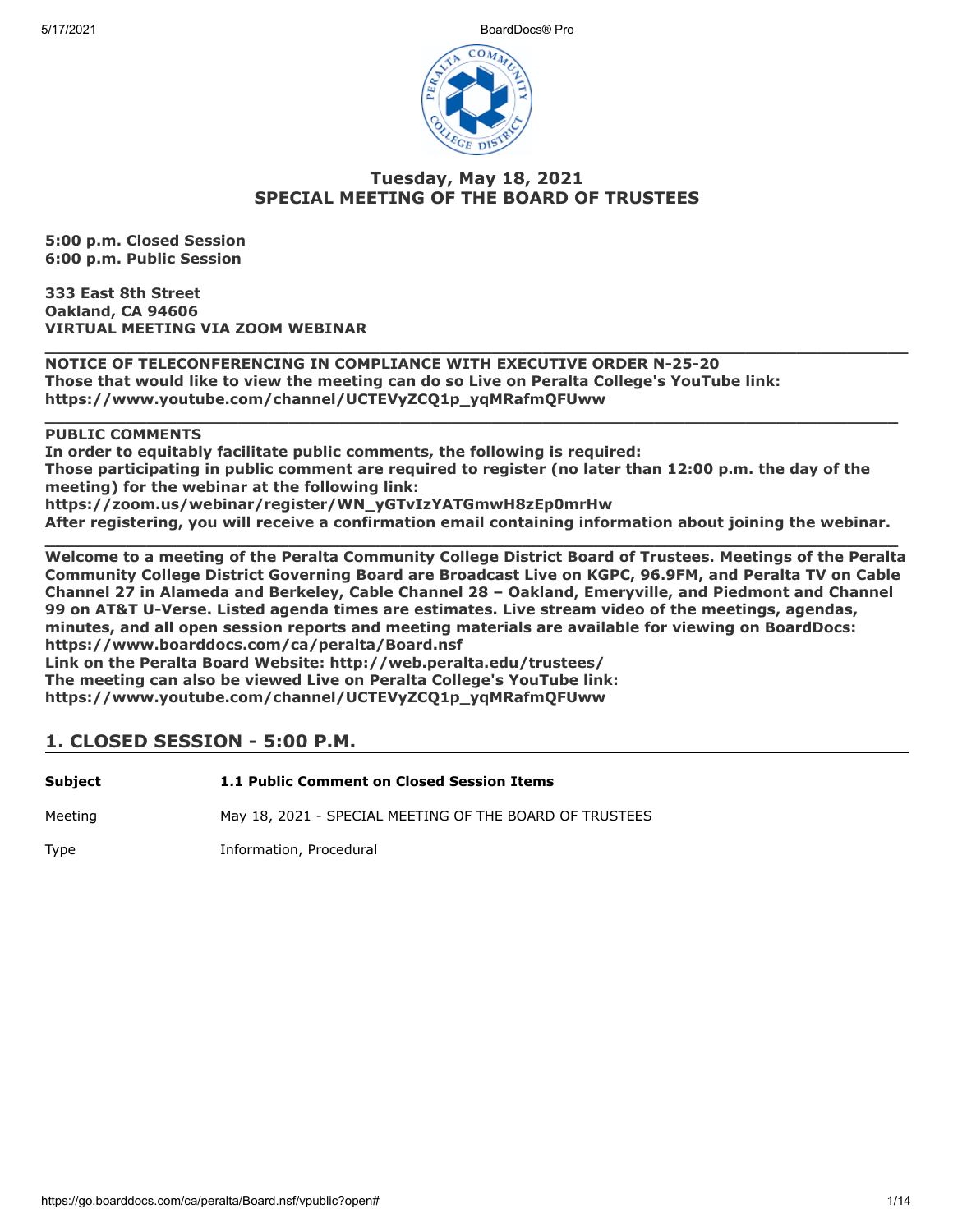| <b>Subject</b> | 1.2 Public Employee Appointment (Government Code Section 54957) |
|----------------|-----------------------------------------------------------------|
| Meeting        | May 18, 2021 - SPECIAL MEETING OF THE BOARD OF TRUSTEES         |
| Type           | Action                                                          |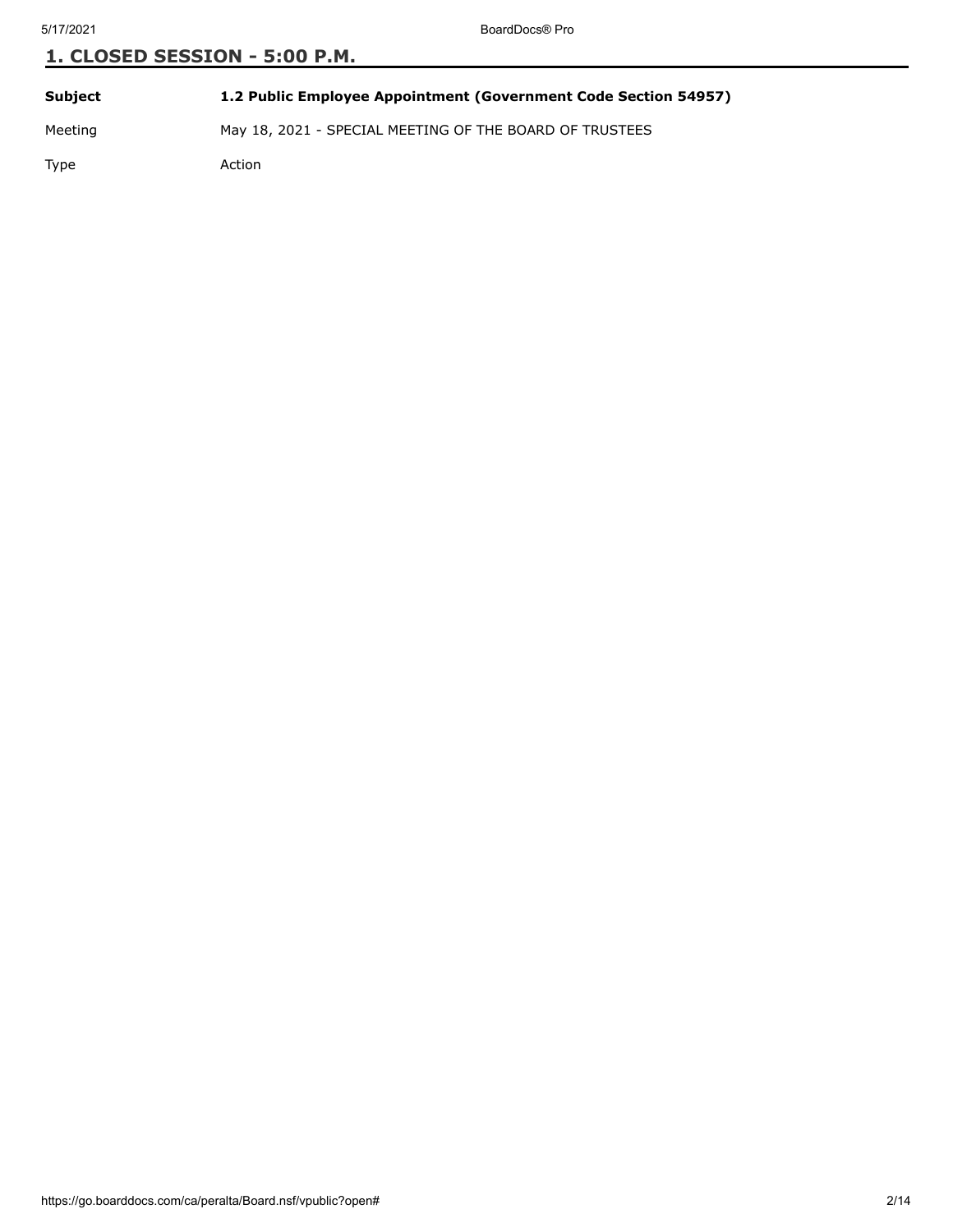| Subject | 1.3 Public Employee Performance Evaluation Title Chancellor (Government Code Section |
|---------|--------------------------------------------------------------------------------------|
|         | 54957)                                                                               |

Meeting May 18, 2021 - SPECIAL MEETING OF THE BOARD OF TRUSTEES

Type

The Board is provided respective salaries in closed session for information purposes only, if any. The Board is reminded not to discuss personnel matters outside closed session.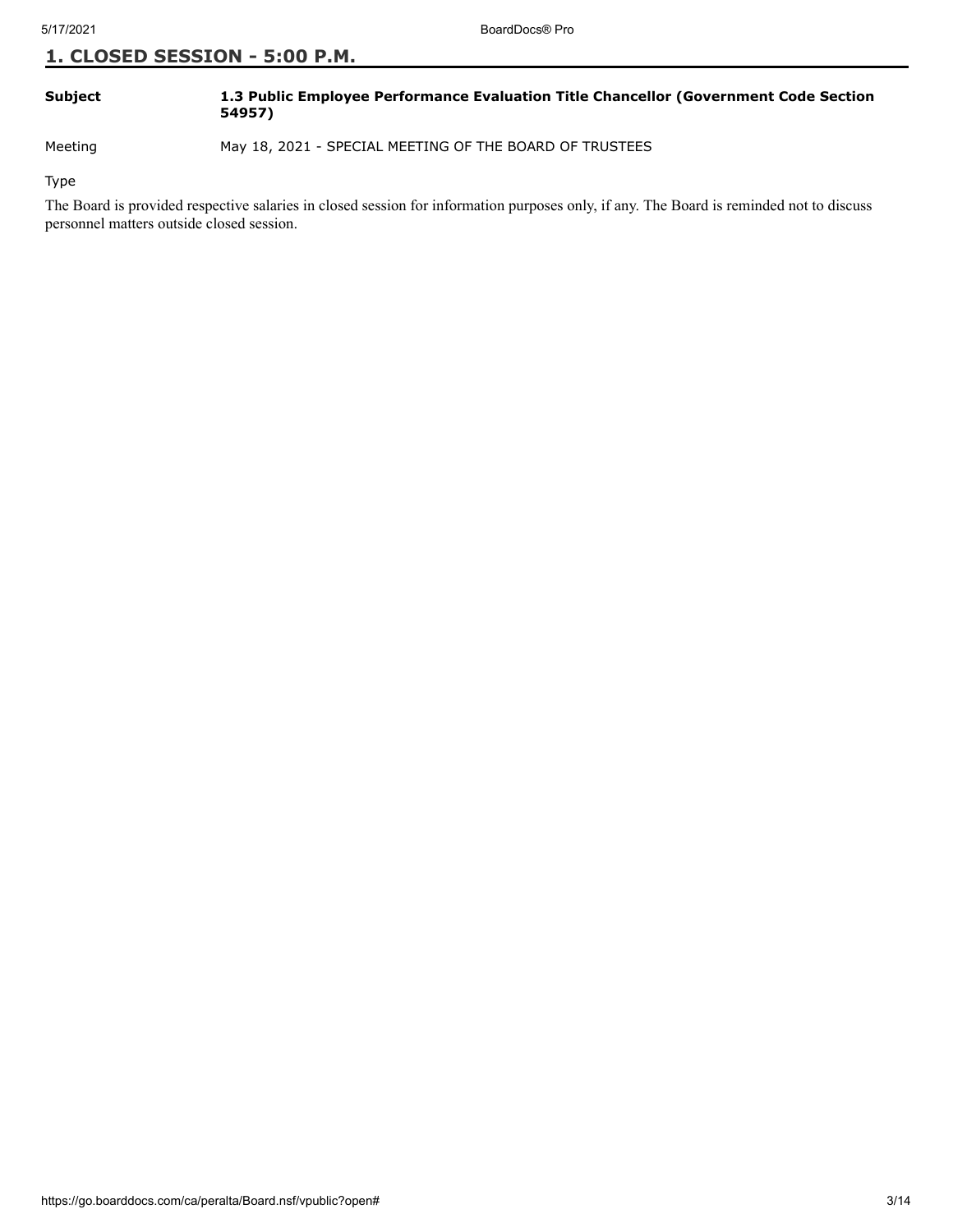**Subject 1.4 Public Employee Discipline/Dismissal/Release**

Meeting May 18, 2021 - SPECIAL MEETING OF THE BOARD OF TRUSTEES

Type

The Board is provided respective salaries in closed session for information purposes only, if any. The Board is reminded not to discuss personnel matters outside of closed session.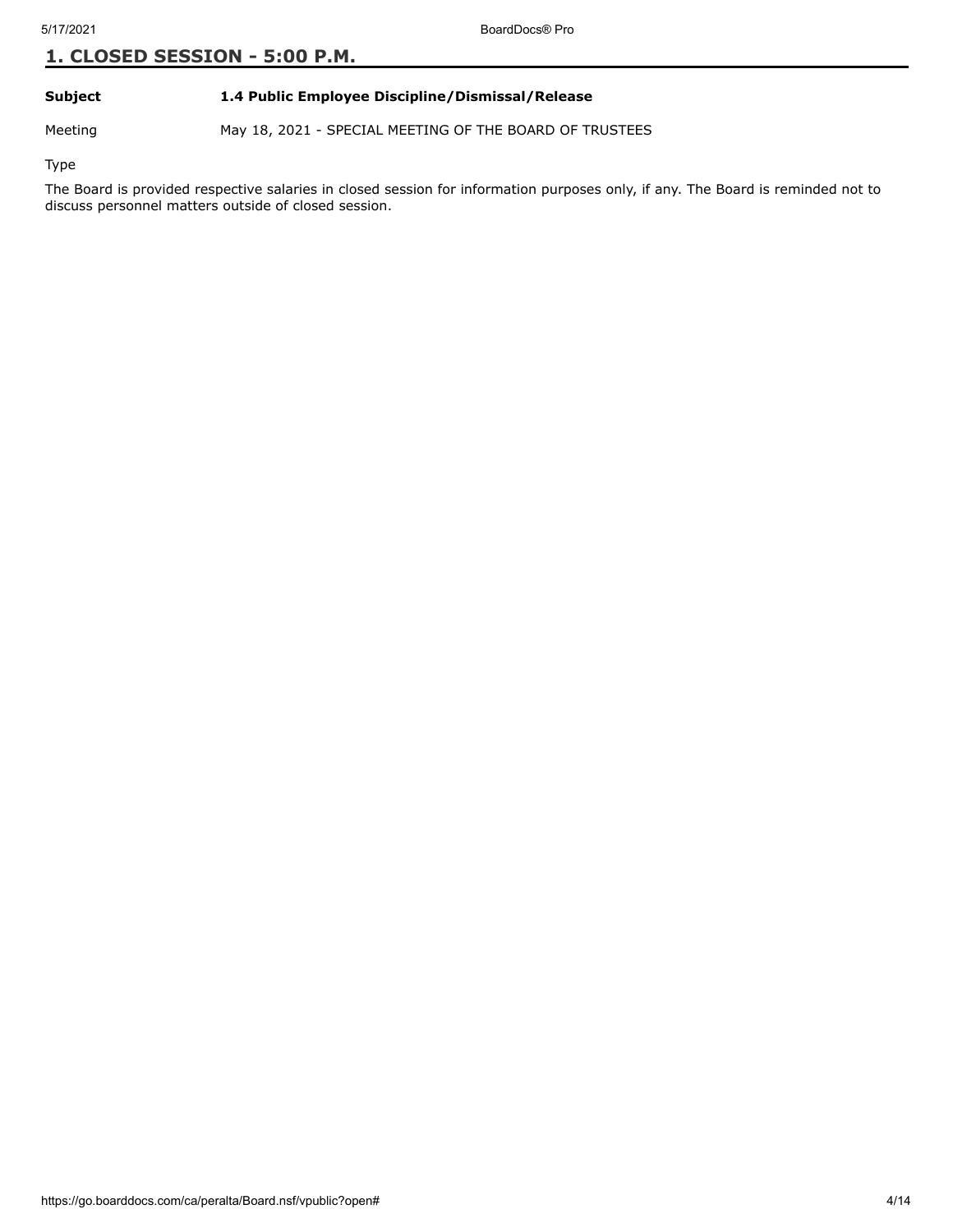**Subject 1.5 Conference with Legal Counsel, Multiple Cases: (Government Code § 54956.9)**

Meeting May 18, 2021 - SPECIAL MEETING OF THE BOARD OF TRUSTEES

Type Action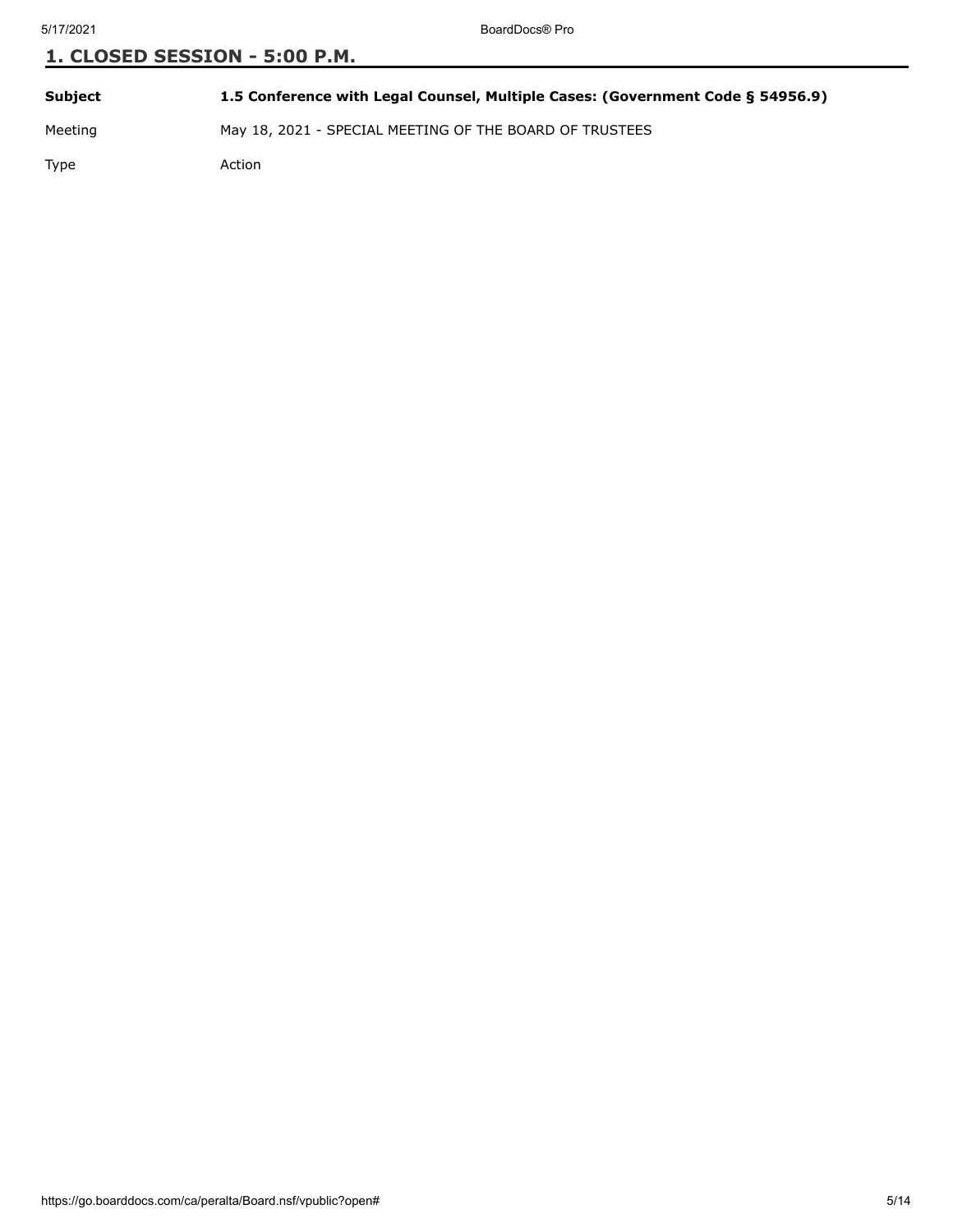| Subject     | 2.1 Call to Order                                       |
|-------------|---------------------------------------------------------|
| Meeting     | May 18, 2021 - SPECIAL MEETING OF THE BOARD OF TRUSTEES |
| <b>Type</b> | Procedural                                              |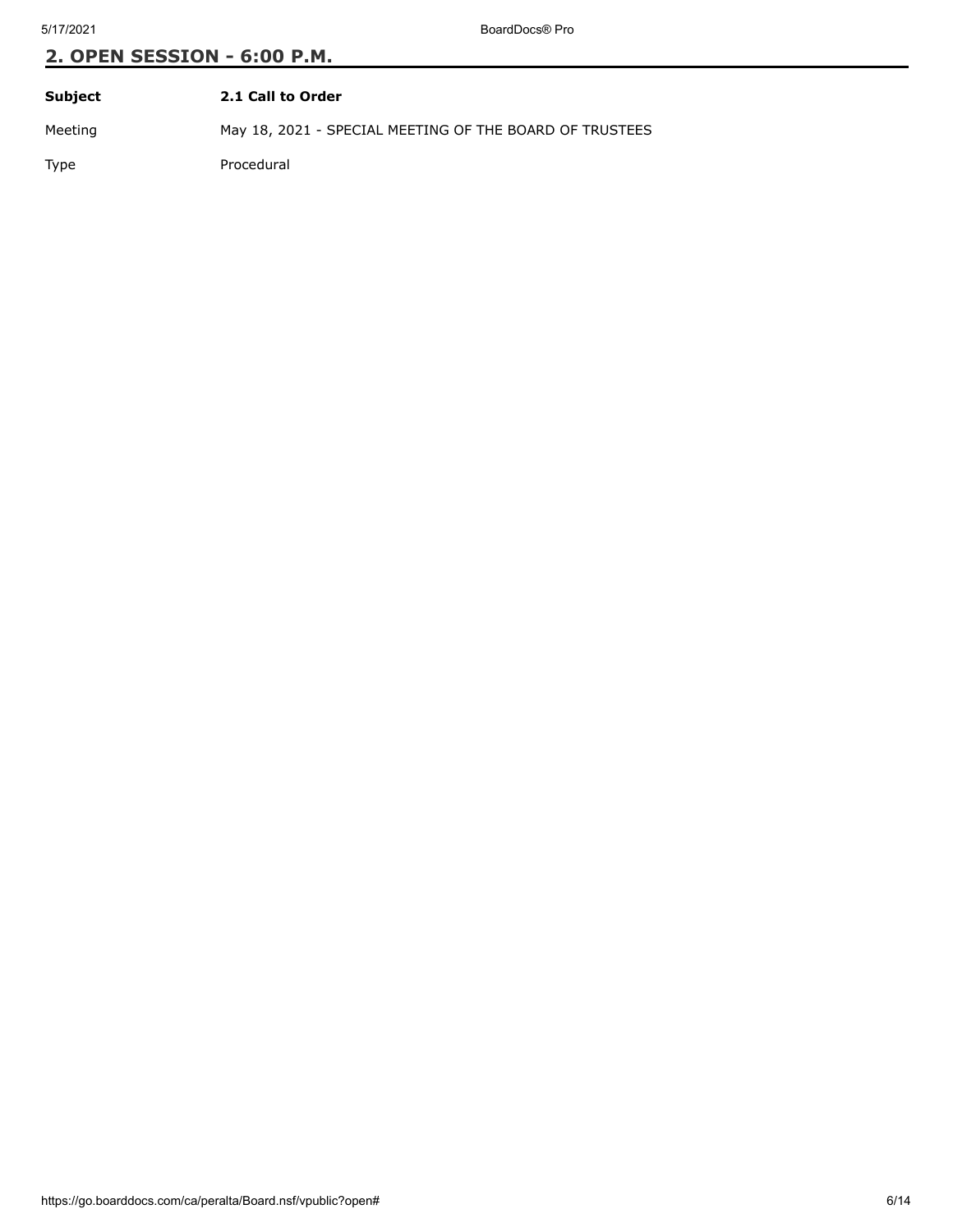| Subject | 2.2 Pledge of Allegiance                                |
|---------|---------------------------------------------------------|
| Meeting | May 18, 2021 - SPECIAL MEETING OF THE BOARD OF TRUSTEES |
| Type    | Procedural                                              |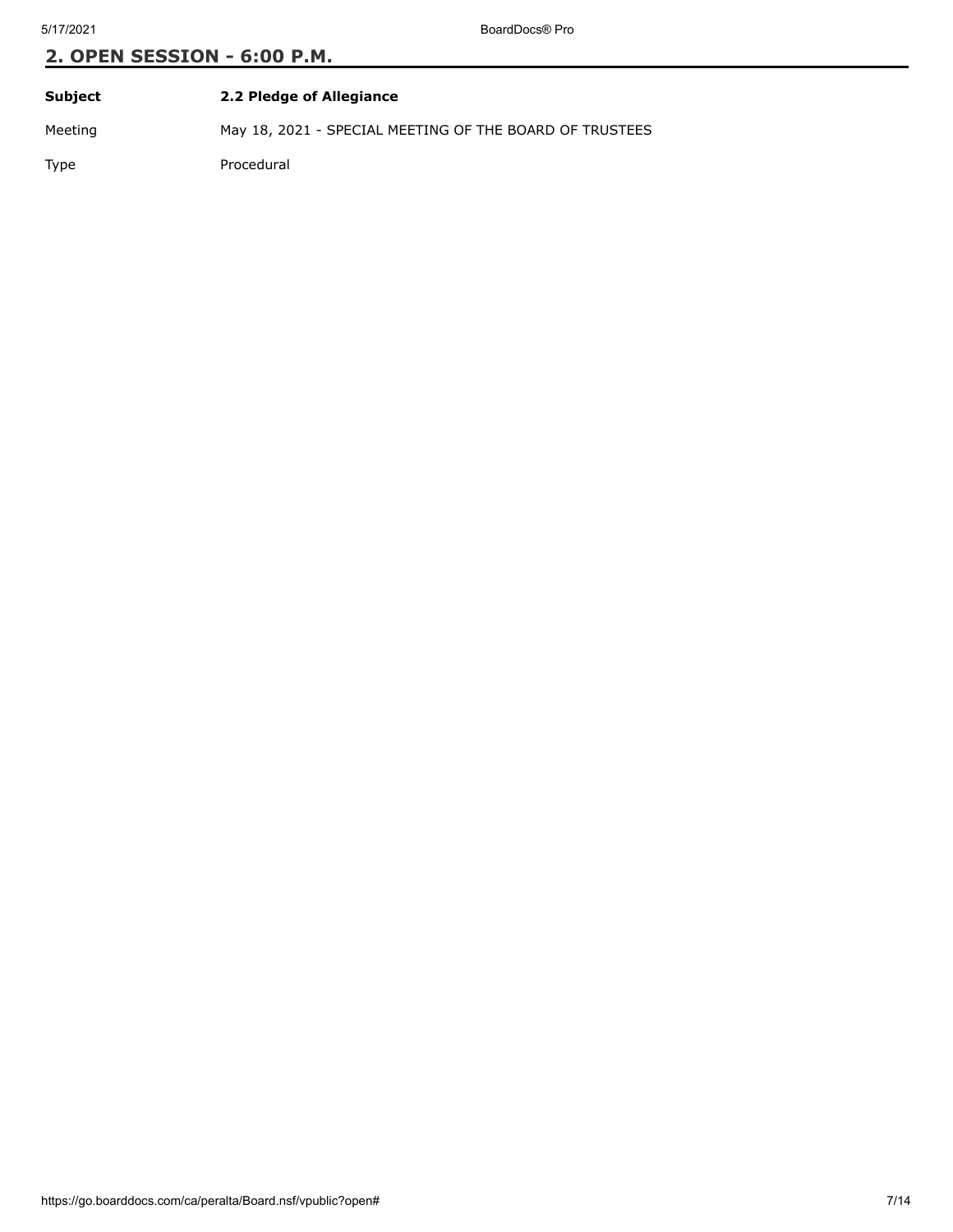| Subject | 2.3 Roll Call                                           |
|---------|---------------------------------------------------------|
| Meeting | May 18, 2021 - SPECIAL MEETING OF THE BOARD OF TRUSTEES |
| Type    | Procedural                                              |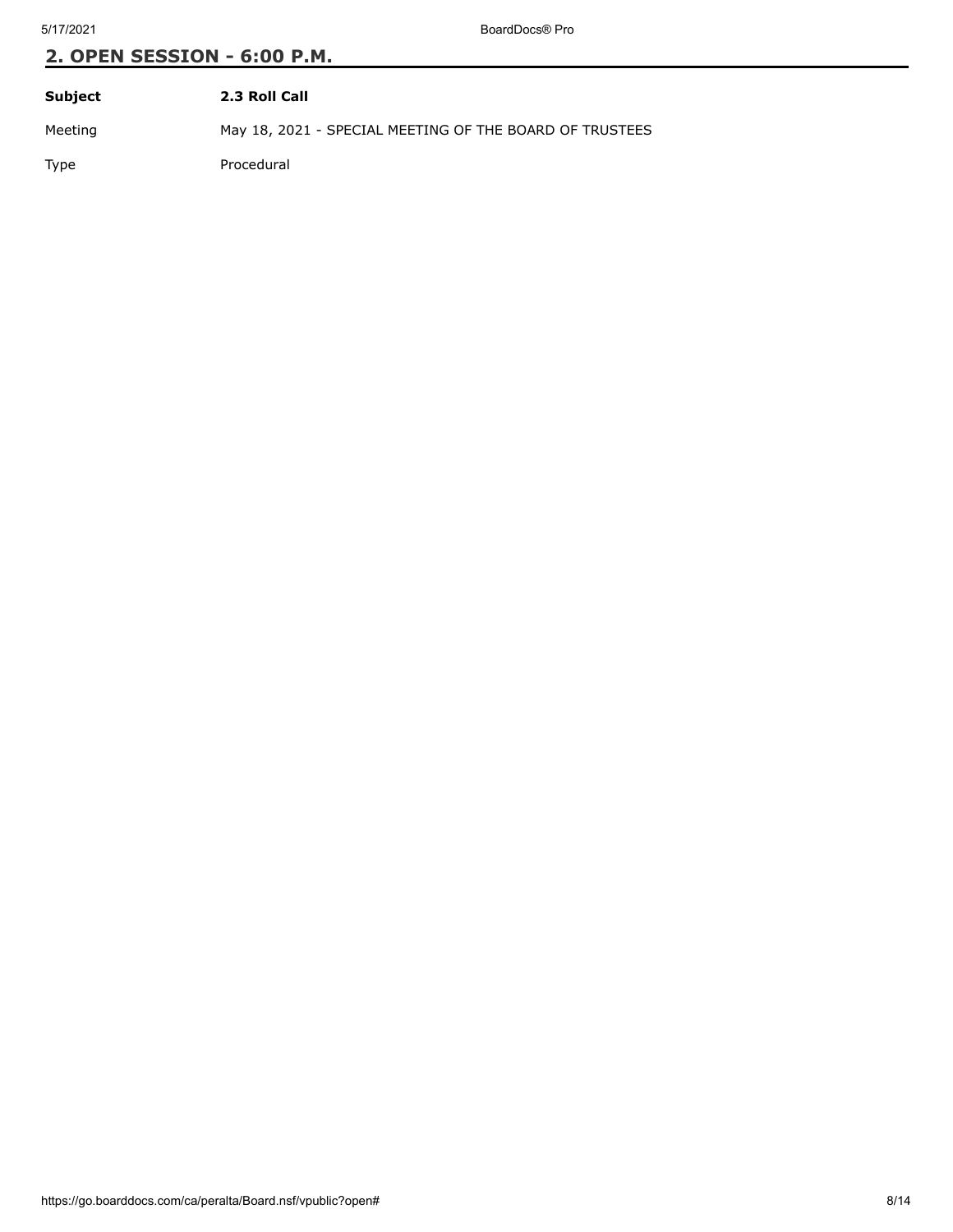#### **Subject 2.4 Affirmation of the Statement of Cooperation**

Meeting May 18, 2021 - SPECIAL MEETING OF THE BOARD OF TRUSTEES

Type Procedural

We the Peralta Community College District Board of Trustees commit to the following in our efforts to help students reach their educational goals:

- 1. We agree to listen and seek to understand others and opposing viewpoints with the expectation of good intentions and a deep commitment to the District's students.
- 2. We commit to being prepared for each meeting and to work within our established communication protocols when we seek additional information. Members will review the agenda in advance of each meeting and adhere to Board Policy 2340 for adding items to the agenda.
- 3. We have reviewed the Board's Code of Ethics and commit to reviewing it annually at our organizational meeting to remind ourselves of the behavior we are to exhibit and the guidelines we are to follow in our role.
- 4. If the Code of Ethics is violated, we commit to follow the process stated in the Code and will first address concerns informally to settle disagreements one-on-one between and among members before moving to the formal process.
- 5. We agree that from time to time, the Chair will remind members of appropriate behavior and may call for a recess or redirect members if they stray from the topic of discussion.
- 6. We collectively recognize that it is within the duties and authority of the Chair to render decisions or take actions to keep our meetings on track in adherence to Board policy.
- 7. We will strive to fulfill the vision we established for ourselves.
- 8. We will model the behavior we want others to exhibit.

File Attachments [PCCD Cooperation Statement.final fully signed.pdf \(427 KB\)](https://go.boarddocs.com/ca/peralta/Board.nsf/files/C34VBS7FF7E2/$file/PCCD%20Cooperation%20Statement.final%20fully%20signed.pdf)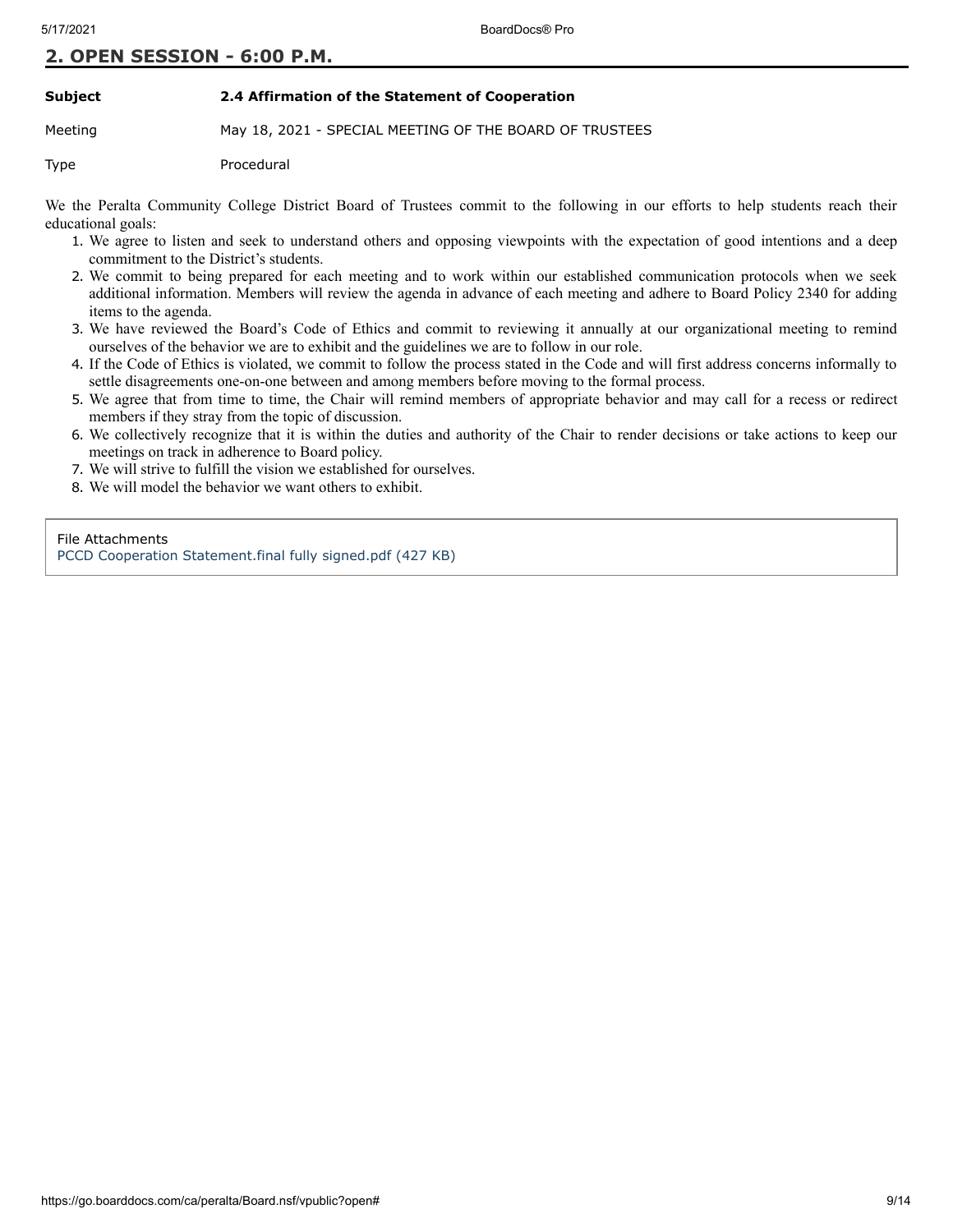| Subject     | 2.5 Approval of the Agenda                              |
|-------------|---------------------------------------------------------|
| Meeting     | May 18, 2021 - SPECIAL MEETING OF THE BOARD OF TRUSTEES |
| <b>Type</b> | Action                                                  |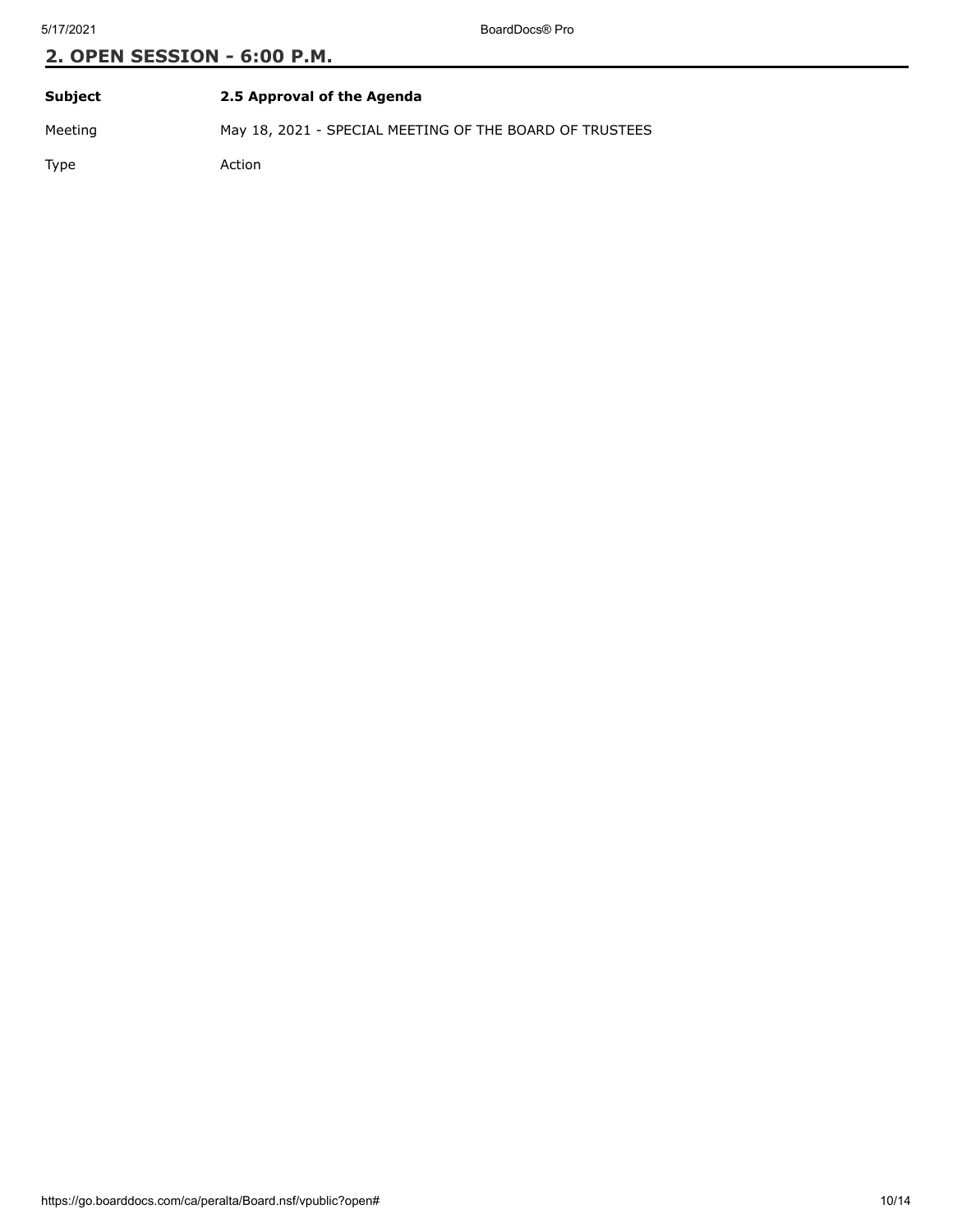| Subject     | 2.6 Report of Action Taken in Closed Session            |
|-------------|---------------------------------------------------------|
| Meeting     | May 18, 2021 - SPECIAL MEETING OF THE BOARD OF TRUSTEES |
| <b>Type</b> | Information                                             |

https://go.boarddocs.com/ca/peralta/Board.nsf/vpublic?open# 11/14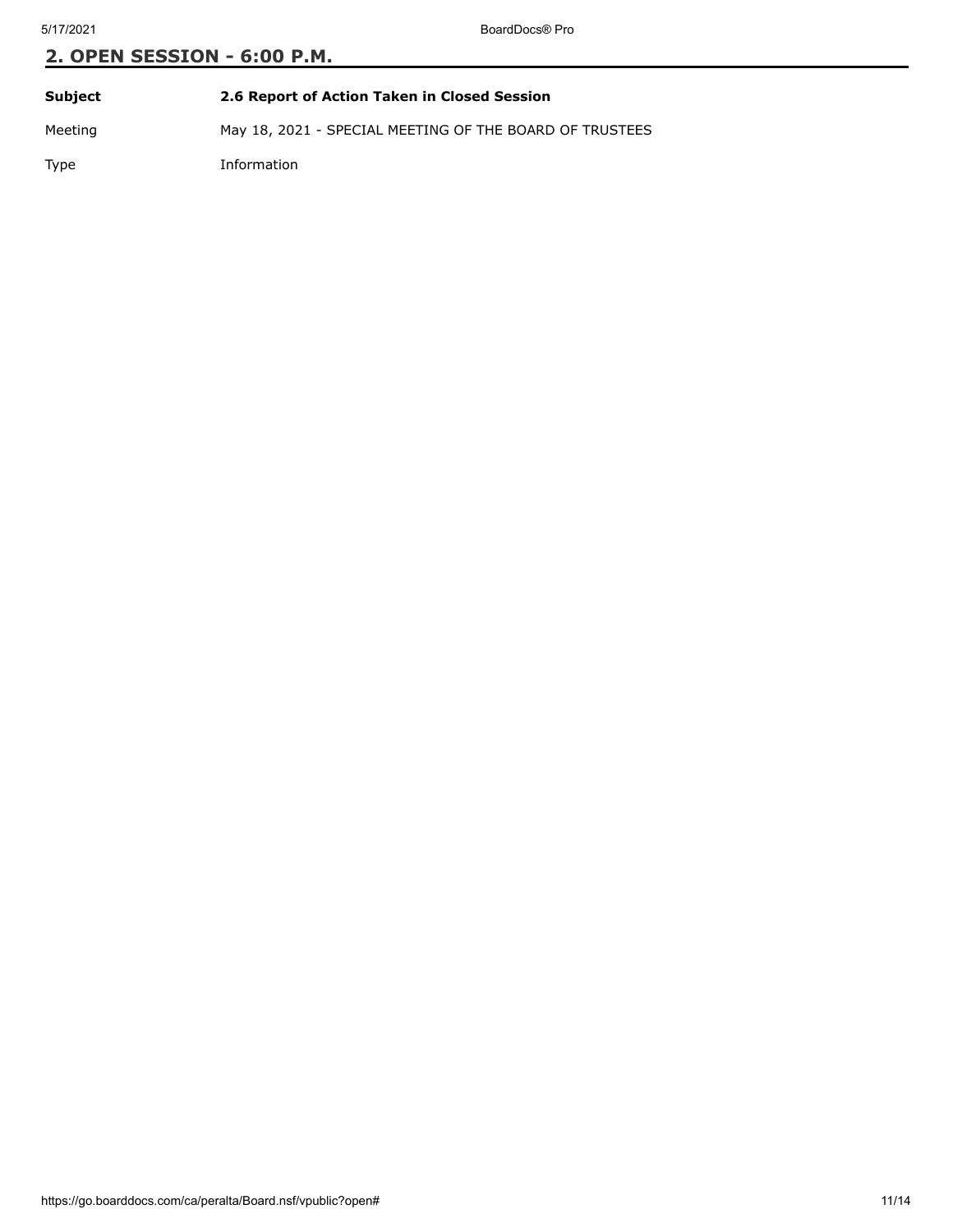**Subject 2.7 Public Communication**

Meeting May 18, 2021 - SPECIAL MEETING OF THE BOARD OF TRUSTEES

Type Information

At this time, the Board of Trustees will listen to communication from the public on matters that are not on the agenda and are within the Board's jurisdiction. Under provisions of the Brown Act, the Board and District staff are prohibited from discussing or taking action on oral requests that are not part of the agenda, but may respond briefly. A maximum of 15 minutes (up to 3 minutes per individual) will be provided for speakers under this agenda section, at the Board President's discretion. Requests to speak which cannot be honored within the time limit will be scheduled for subsequent meetings in the order received. Persons addressing items included on the agenda will be heard at the time the item is considered, and comments on tangential issues not directly related to the item may be ruled out of order. Speakers are asked to submit any materials to the Board Clerk and shall not be directly sent to the Board of Trustees. Once it is your turn, you will be unmuted and allowed to make your comment. After the allotted time, you will be re-muted. Further direction is provided in Board Policy and Administrative Procedure 2345 Public Participation at Board Meetings.

**<http://web.peralta.edu/trustees/board-policies/>**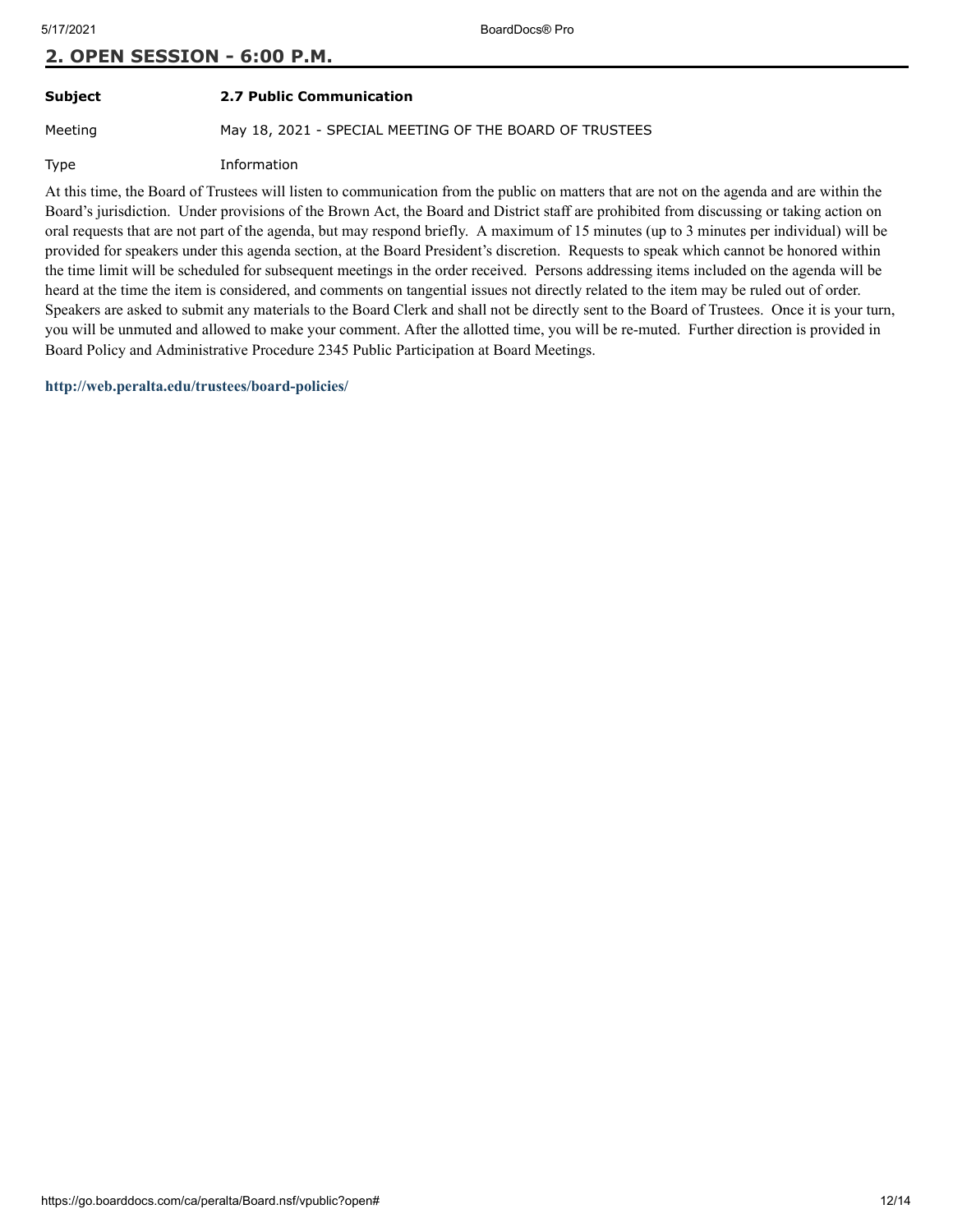### **Subject 2.8 The Board's Role in Labor Negotiation. Presenter: Laura Schulkind and Rich Bolanos, Liebert, Cassidy, Whitmore (LCW) Law Firm**

Meeting May 18, 2021 - SPECIAL MEETING OF THE BOARD OF TRUSTEES

Type Information

**TO: Peralta Board of Trustees**

**FROM: Ronald McKinley, Acting, Vice Chancellor of Human Resources & Employee Relations**

#### **PREPARED BY: Maisha Jameson**

#### **BACKGROUND/ANALYSIS:**

LCW will provide training to the Board of Trustees on their role in Labor Negotiations.